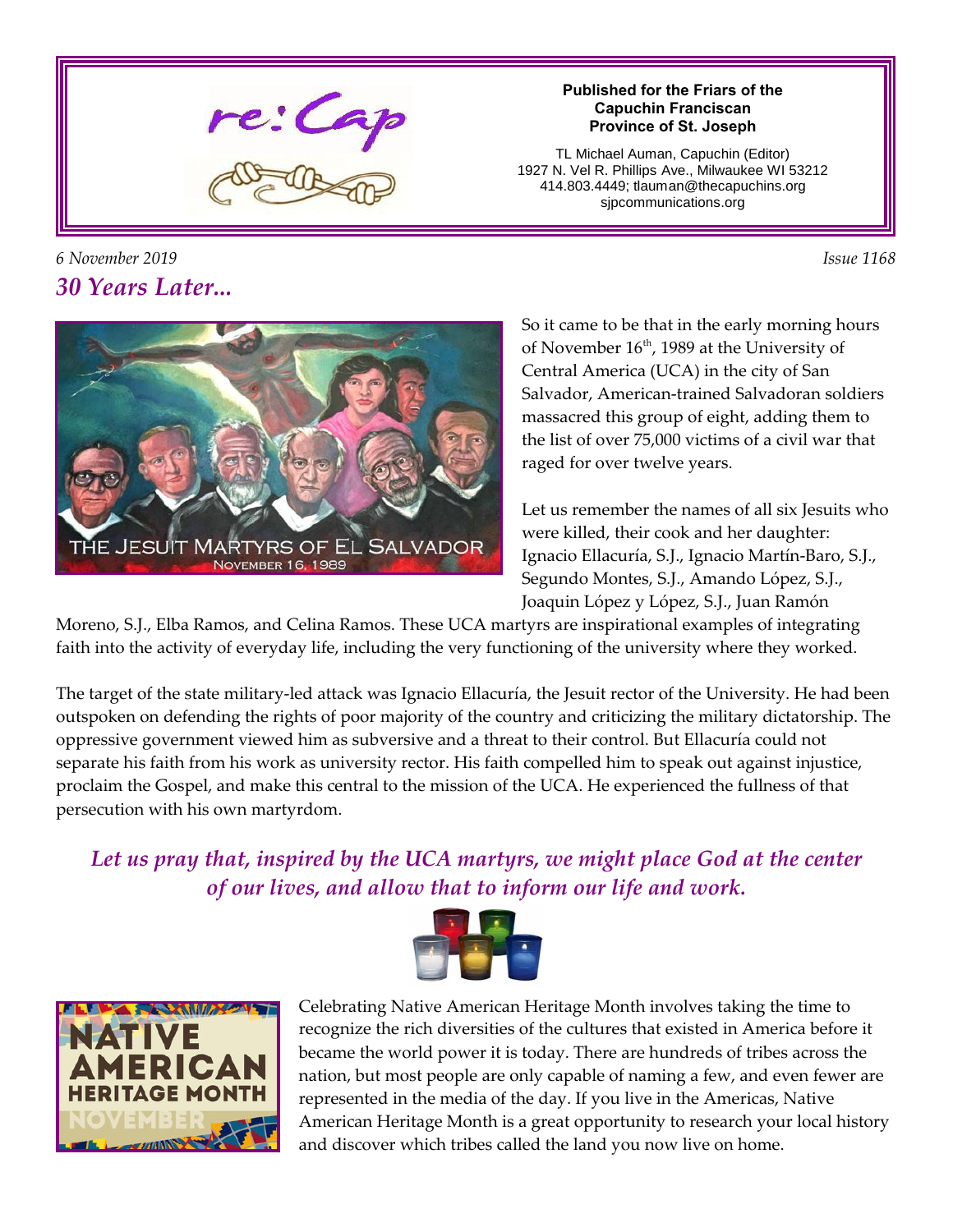## *Otto Retires*



The weekend of Aug. 17-18 was bittersweet, with both celebration and goodbyes, for the people of Good Shepherd Parish, Rib Lake, as they bid farewell to their pastor, Capuchin friar Otto Bucher.

Saturday Mass was celebrated with Bishop James P. Powers, who expressed his thanks to the retiring priest for the years of service, both at Good Shepherd and in many other parishes in the diocese. Concelebrating was Aaron Devett, one of the temporary priests now serving at Good Shepherd. Powers also acknowledged Sept. 10 would be Bucher's 60<sup>th</sup> anniversary of ordination.

"Of the many places I have served, this one is dearest to my heart. I love it here, but it is becoming more difficult for me, and it is time to retire," said Otto, who turned 86 in June. At his final Mass, he shared the story of his religious vocation, starting with his studies in eighth grade at St. Lawrence Seminary in Mount Calvary. He later joined the seminary at St. Anthony in Marathon City; following that, he began his Capuchin novitiate in Huntington IN. He recalls times spent with Solanus Casey there. Otto's studies took him to the Catholic University in Washington, D.C., and the Biblicum in Rome. The friar's other service included teaching at the major seminary in Milwaukee and at Sacred Heart School of Theology in Hales Corners. Otto has now retired to St. Fidelis Friary in Appleton.



*Otto Bucher*

## *Two Friars Join CSK Staff*



*Faris Najor*

Two Capuchin friars, Faris Najor and Nicholas Blattner, have joined the Capuchin Soup Kitchen staff. Faris Najor, a native of Farmington Hills MI, is the new director of volunteers for Detroit-area Capuchin ministries. Faris will work closely with volunteer coordinators at Capuchin Soup Kitchen sites, as well as at the Solanus Casey Center and Capuchin Retreat. Faris will be working to enhance the volunteer experience. In improving the volunteer experience, he hopes to make the guest experience better, as well. "Happy volunteers means happy guests," said Faris. Longer-term, Faris hopes to leverage the skills of volunteers to address the root causes of poverty and inequality in our communities.

Nick Blattner, a native of Sheboygan Falls WI, is a kindly presence behind the counter at On the Rise Bakery and Café, a program of the Capuchin Soup Kitchen. Nick is ministering both at the bakehouse, as well as going out to Metro Detroit churches and businesses to sell bread, baked goods, and other items. "I'm looking forward to getting to know the guys in the program and then seeing them graduate and move on," said Nick. "That makes it all worth it." In addition to his role at On the Rise, Nick is working with the Capuchin Development Office. He is also working toward a degree at Villanova University.



*Nick Blattner*



## *Postulants Attend Voces Gala*

The province supported our local Voces de la Frontera ministry by purchasing a table for their annual gala. Attending the event were our five postulants (at left) who seemed to enjoy the festive atmosphere at the Harley Davison Center in Milwaukee.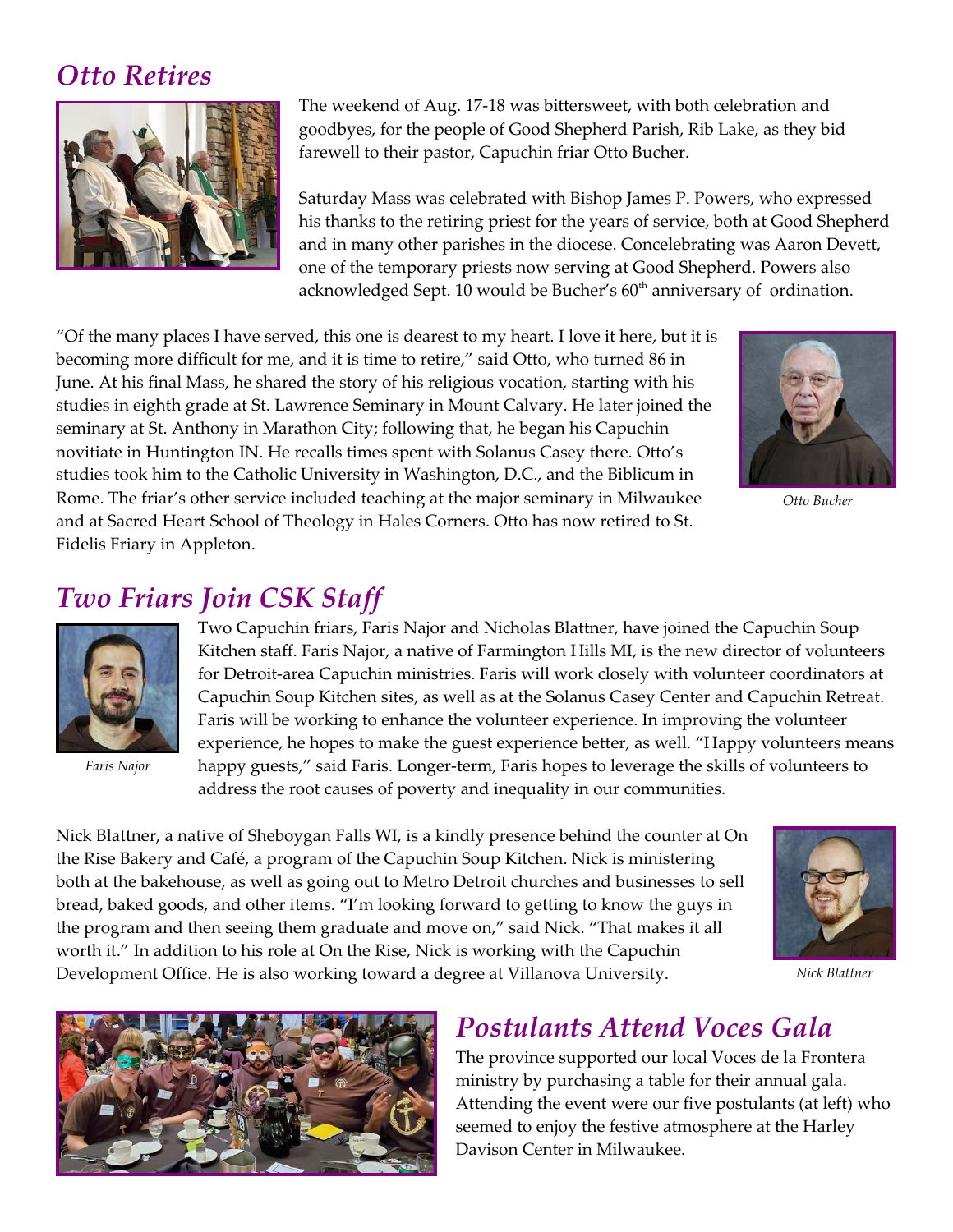# *A Program of Healing and Recovery*

*By Jerome Johnson, executive director of the Capuchin Soup Kitchen*



*Jefferson House*

With a view to the context of 800 years in the tradition of St. Francis of Assisi, we continue to take a look back at the 90 years of Detroit's Capuchin Soup Kitchen. Today, our Jefferson House Program for formerly homeless men seeking to reclaim their lives from addiction is under the very skilled and caring hands of manager Amy Kinner along with Don Benner and the rest of the Jefferson House staff. The length of the program (6 - 9 months), the skill of the treatment (C.A.R.F. accredited treatment program), and the caring community that pervades the entire program are central features that assist the men in the program to make progress on issues that have been covered up by addiction for so many years. The concepts for the Jefferson House

program go clear back to the late 1960s: a time when caring people were considering creative ways to support others by addressing underlying issues that contributed to suffering.

Responding to the needs of the times, the Capuchin Soup Kitchen began to expand its services. In 1970, the soup kitchen hired professional counselors, organized neighborhood youth activities, and started self-help groups. Friars such as Albert Sandor, Rock Janowski, Ignatius Milne, and Philip Naessens helped rehab a nearby house and used it as a half-way house program called "Meldrum Manor" for men coming out of prison. Because the building was in such poor condition, this program of the Capuchin Soup Kitchen was reorganized in 1976 into "Jefferson House" at its current location at the corner of East Jefferson Avenue and Seminole Street.

Sue Lane and Bob Skeris were the main designers of the program. At this time in the history of the Province of St. Joseph, friars were getting more specialized training for ministries. Bob had a master's in social work and Joe Monachino was trained at Hazelden and holds a master's in clinical psychology. Current manager Amy Kinner continues this line of trained professionalism and combines the Franciscan values of recognition of the uniqueness of each person with a deep respect for human dignity. As a former Jefferson House resident remarked: "They love us until we learn to love ourselves." My appreciation goes out to the thousands of people who, one way or another, have helped shape this program of healing and recovery.

## *Regionals Focus on Chapter Prep*



*L-R: Jerry Smith, Jerome Schroeder and Kent Bauer were among 21 friars attending the recent Milwaukee regional gathering.* 

The five "regions" of the province are currently holding meetings to reflect on a revised pastoral plan, as well as submit suggestions for the provincial chapter agenda. A presentation on the proposed renovation of the St. Francis Capuchin Center is also on the agenda for all of the Fall regionals.

The chapter is scheduled to begin on 1 June 2020, and conclude on 5 June. St. Xavier University in Chicago will once again be the site of the triennial gathering.

Before the end of the year, friars will be offered an opportunity to submit "proposals" (or "resolutions") to be voted on by the chapter capitulars.